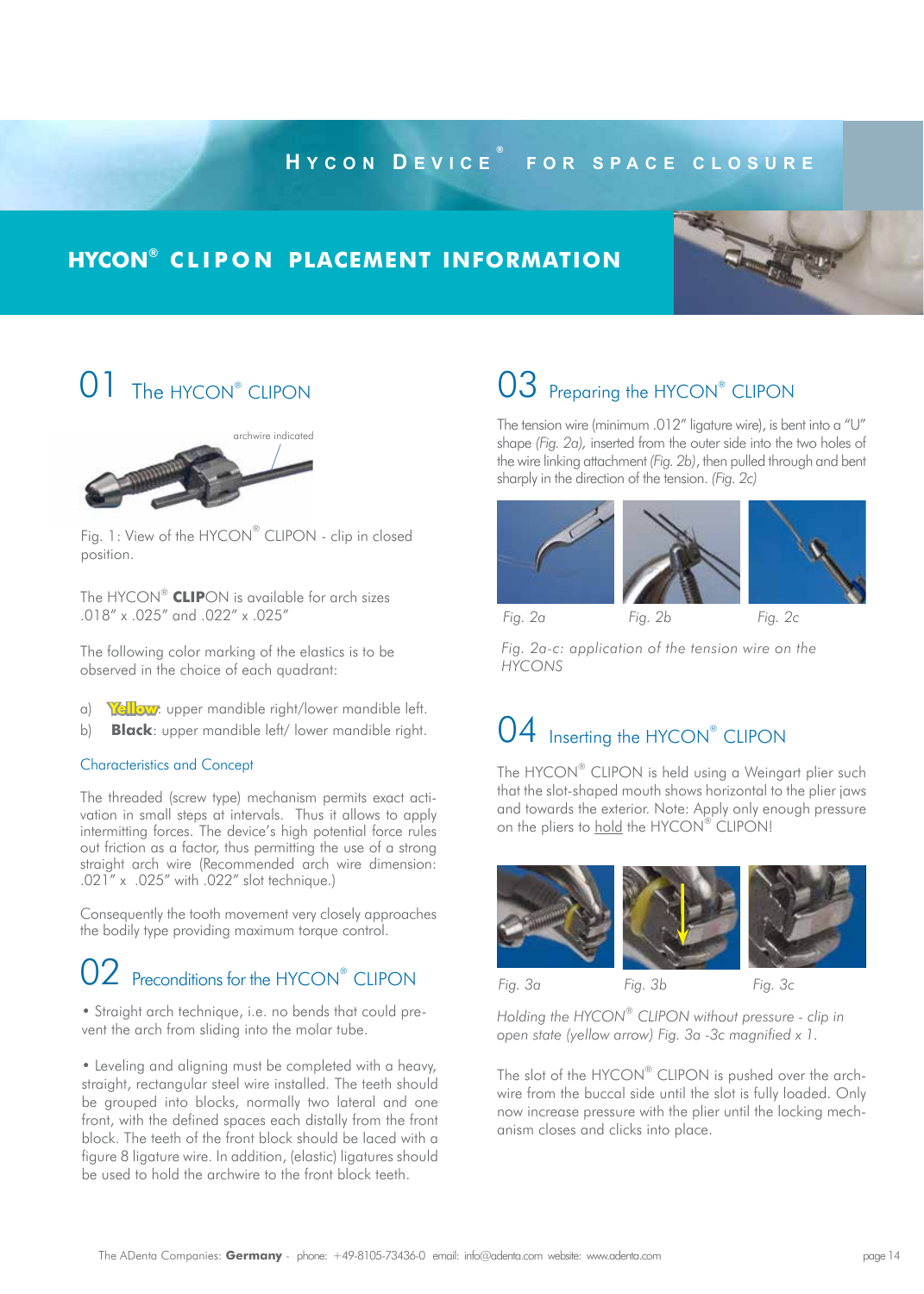



*Fig. 4a Fig. 4b Fig. 4c*

*Fig. 4: a, archwire inserted and clip in open state. Fig. 4: b ,c Closing the HYCON® CLIPON by applying pressure with the pliers - clip in closed state (yellow arrow)*

# $05$  Placing the HYCON® CLIPON onto the arch

1st Possiblity: Distally of the first molar, in the case that the first and second molars are banded and are connected by a strong steel arch.



*Fig. 5: Attaching the HYCON® CLIPON onto the arch distally from the first molar.*

2nd Possibility: In case the second molar is not banded, the HYCON® CLIPON has to be placed mesially to the first molar and connected with a ligature to the molar attachment.



*Fig. 6: Attaching the HYCON® CLIPON onto the arch, mesially to the first molar.* 

### **never attach the HYCON® CLIPON to a free standing end of the arch**

Correct position **Incorrect position** 



*HYCON® CLIPON on the arch.*



*Fig. 7a correct position Fig. 7b incorrect position* 

*Fig. 7: a, b Correct and incorrect placement of the*

### 06 Avoiding Occlusion Interference -HYCON® CLIPON

**H y c o n ® D e v i c e s**

The HYCON® CLIPON is to be inserted in accordance with the color code (see point 1). The <code>HYCON®</code> CLIPON should not cause any interference in the occlusion. In general: the thin wall of the clip slot always has to show towards the occlusal side. In the case of minor occlusal interference one can reduce the points of contact with a sutitable bur on the occlusal side of the clip.

# 07 Connecting the HYCON® DEVICE

The tension wire connects the screw with the tooth or group of teeth on the other side of the space.

Connecting Option 1: The tension wire is fastened to the eye of a Kobayashi ligature *(Fig. 8).* This can, if necessary, simultaneously be used to stabilize the front group of teeth by means of a figure 8 ligature.



*Fig. 8: Connecting the tension wire by means of a Kobayashi ligature.*

Connecting Option 2: Preferably in the case of individual tooth movement, e.g. in the event of distalisation of the canine tooth, the tension wire can be ligated directly onto the bracket or on the power hook. *Fig. 9*



*Fig. 9: Distalisation of a singel tooth (canine)*

Connecting Option 3: The tension wire may also be connected directly to the arch, e.g. posted arch wires (Fig. 10), or Gurin Hook. In this respect, care is to be taken that the arch, in the course of activation, remains centered in the medial line. *Fig 11.*



*Fig. 10: Ligature wire attached to power hook of posted arch*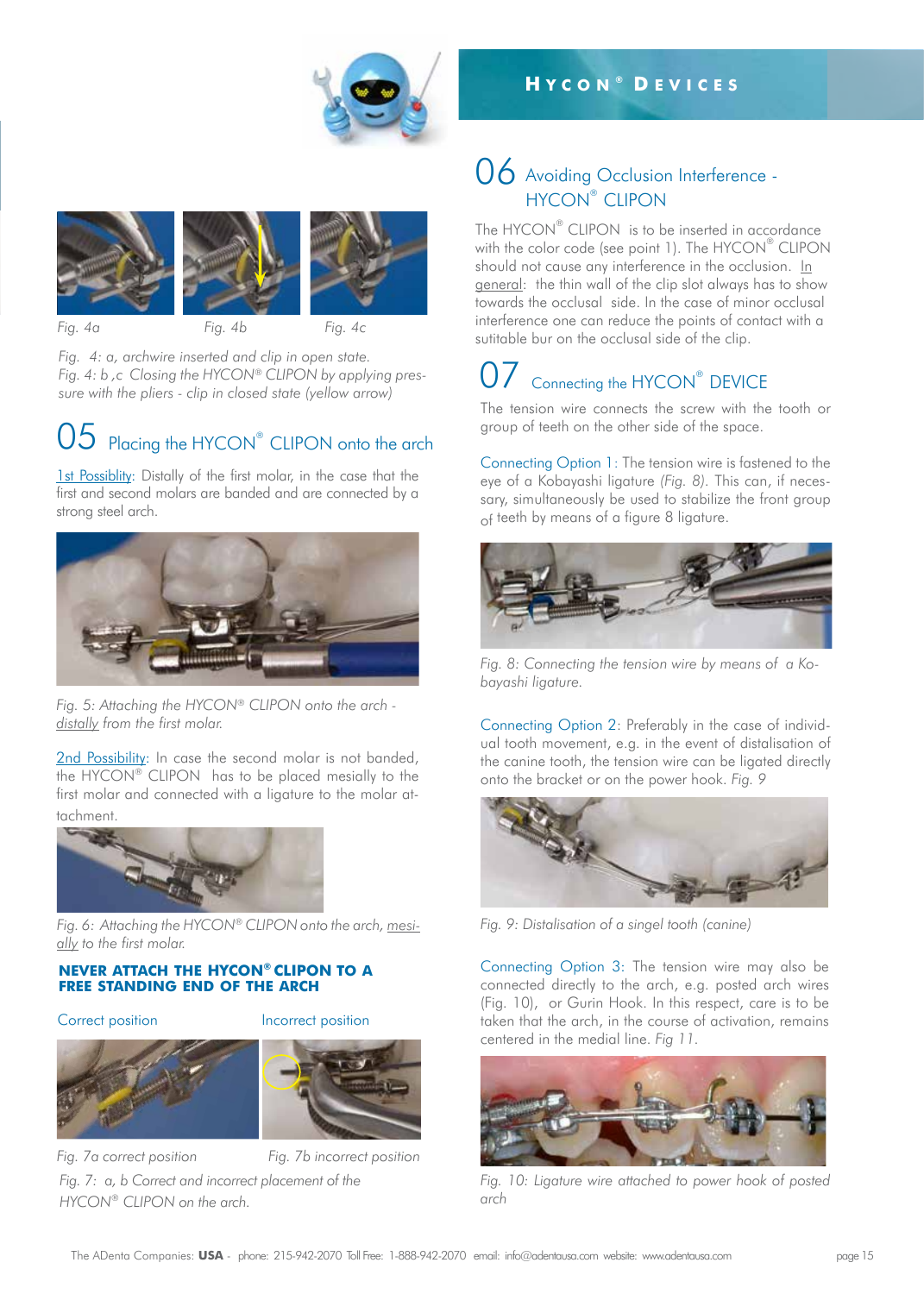### **H y c o n ® c l i p o n**





*Fig. 11: A drop of self-curing resin applied to the midline mark is an easy way to prevent midline shift of the arch wire.*

## 08 Activation of the HYCON®

Using the small safety screwdriver which comes with the set, the patient usually activates the HYCON® about every three to four days by turning it clockwise.

The HYCON® has to be activated in 2 steps.

First step: To reduce the slack of the connection wire the patient should turn the screw clockwise until they feel a slight tension.



*Fig 12. HYCON® and safety screw driver*

Second step: The patient then has to turn the screw for the given amount. Please refer to page 15 for details on activation guidelines.

A practical hint for the patient.

When tightening the device with the safety screw driver, the patient should simultaneously stabilize the tension wire with a finger nail to prevent it from twisting.

## 09 Reactivation

If there is still a space left after working the complete range of the screw, it is necessary to unscrew the device and to re-tighten the tension wire accordingly.

# 10 Anchorage Control

An inherent advantage of the method of space closure involving the HYCON® is that there is less strain upon

anchorage units. Activating the HYCON® has an effect on both sides of the space. The additional use of means of anchorage (intermax. elastics, headgear, palatal bar) enables the orthodontist to control anchorage, in order to reduce or neutralize the effect of the HYCON $^\circ$  on the side of the space where little or no tooth movement at all is required.

## Use of the Safety Screwdriver

In order to prevent lateral slippage the HYCON® safety screwdriver has a protective sheath around the blade.





In order to activate the HYCON® the safety screwdriver first has to be placed over the head of the screw.





The safety screwdriver is turned until its blade clicks into the groove on the screw head of the HYCON®



*Fig 15. To lock into place turn the safety screwdriver clockwise.*

Finally the activation of the HYCON $^{\circ\circ}$  can take place.

The direction of rotation is indicated by an arrow on the screw driver grip.